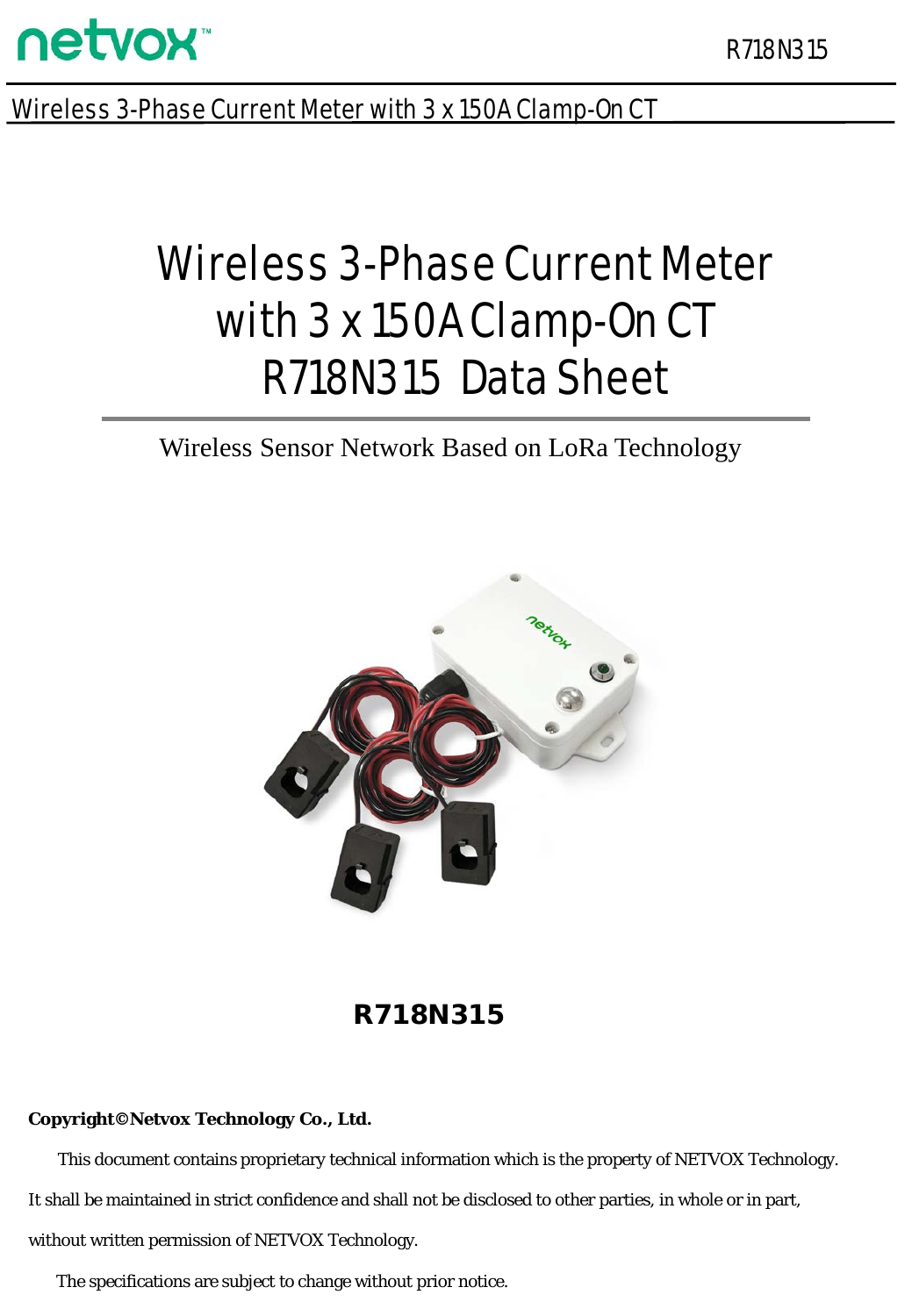### Wireless 3-Phase Current Meter with 3 x 150A Clamp-On CT

### General Description

The Netvox wireless three-phase current detector is used to detect three-phase electrical input current. The device is compatible with the LoRaWAN protocol, and integrates a chip module that conforms to the LoRaWAN wireless protocol, and joins the gateway to display the collected data in the gateway.

The device is powered by a battery and receives AC current through a current transformer. This device adopts clamp-on current transformer, which can be easily connected to the device to be tested.

## Working Principle

This device is connected to a current transformer. The current transformer is an instrument that converts the primary side large current into a secondary side small current according to the principle of electromagnetic induction, and the primary side large current is isolated from the secondary side small current. This device is to monitor the secondary side small current and is powered by batteries to ensure the safty of the users.

## Example Applications

- Smart current detection equipment in the city such as home or business
- Smart city
- Thermal system equipment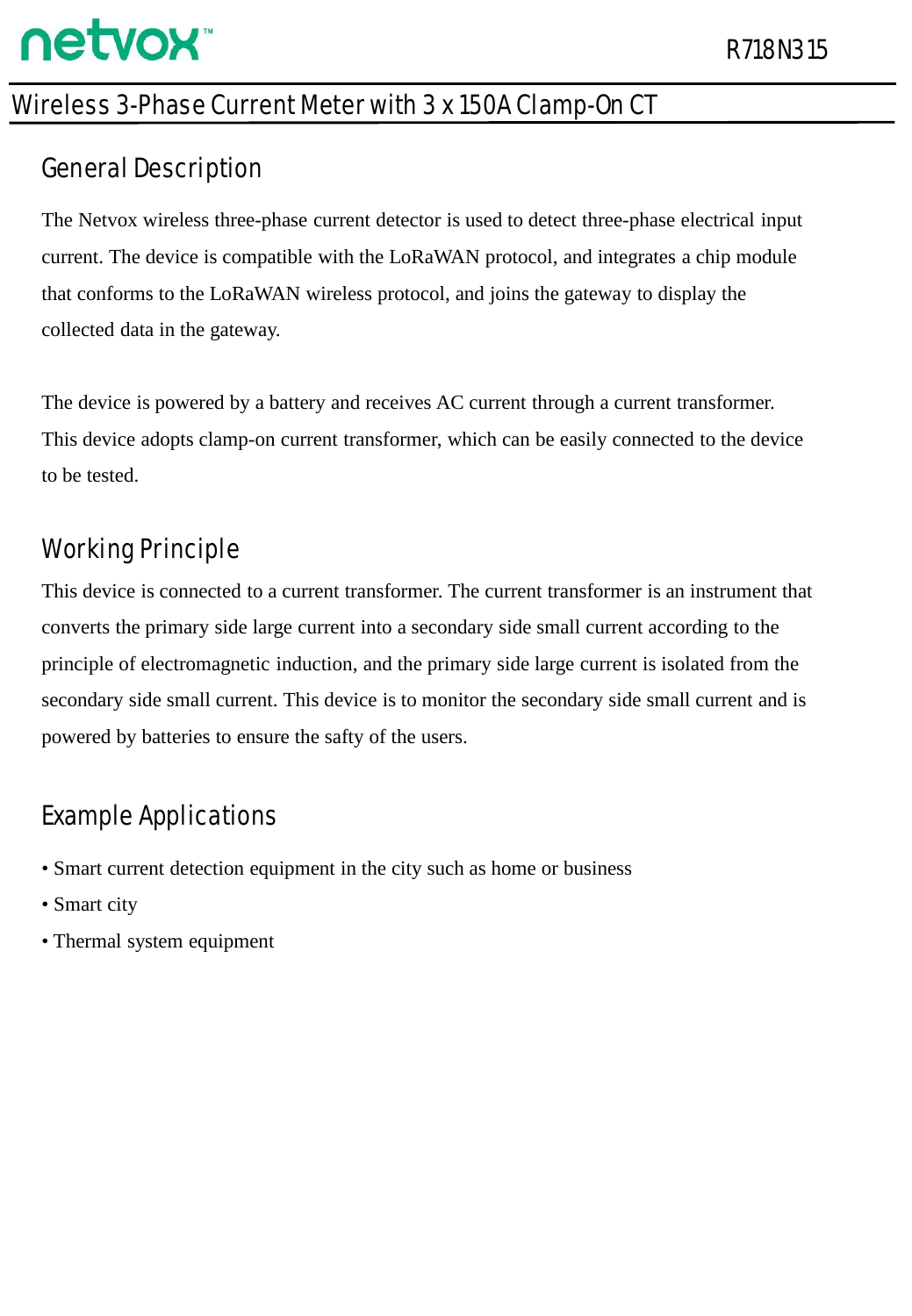### Wireless 3-Phase Current Meter with 3 x 150A Clamp-On CT

#### Features of NETVOX Sensors

- •Apply SX1276 wireless communication module
- 2 ER14505 batteries in parallel (3.6V / section)
- •LoRaWANTM Class A compatible
- Frequency Hopping Spread Spectrum (FHSS)
- IP Rating :Host body-IP53, Sensor-IP30
- Improved power management for longer battery life
- •Third-Party online wireless sensor monitoring and notification system to configure sensors, view data and set alerts via SMS text and email (optional)
- Available third-party platform: Actility/ThingPark, TTN, MyDevices/Cayenne
- The base is attached with a magnet that can be attached to a ferromagnetic material object •Battery Life\*2:
	- Please refer to web: http://www.netvox.com.tw/electric/electric\_calc.html
	- ⁻ At this website, users can find battery life time for varier models at different configurations.
- \*1. Actual range may vary depending on environment.
- \*2. Battery life is determined by sensor reporting frequency and other variables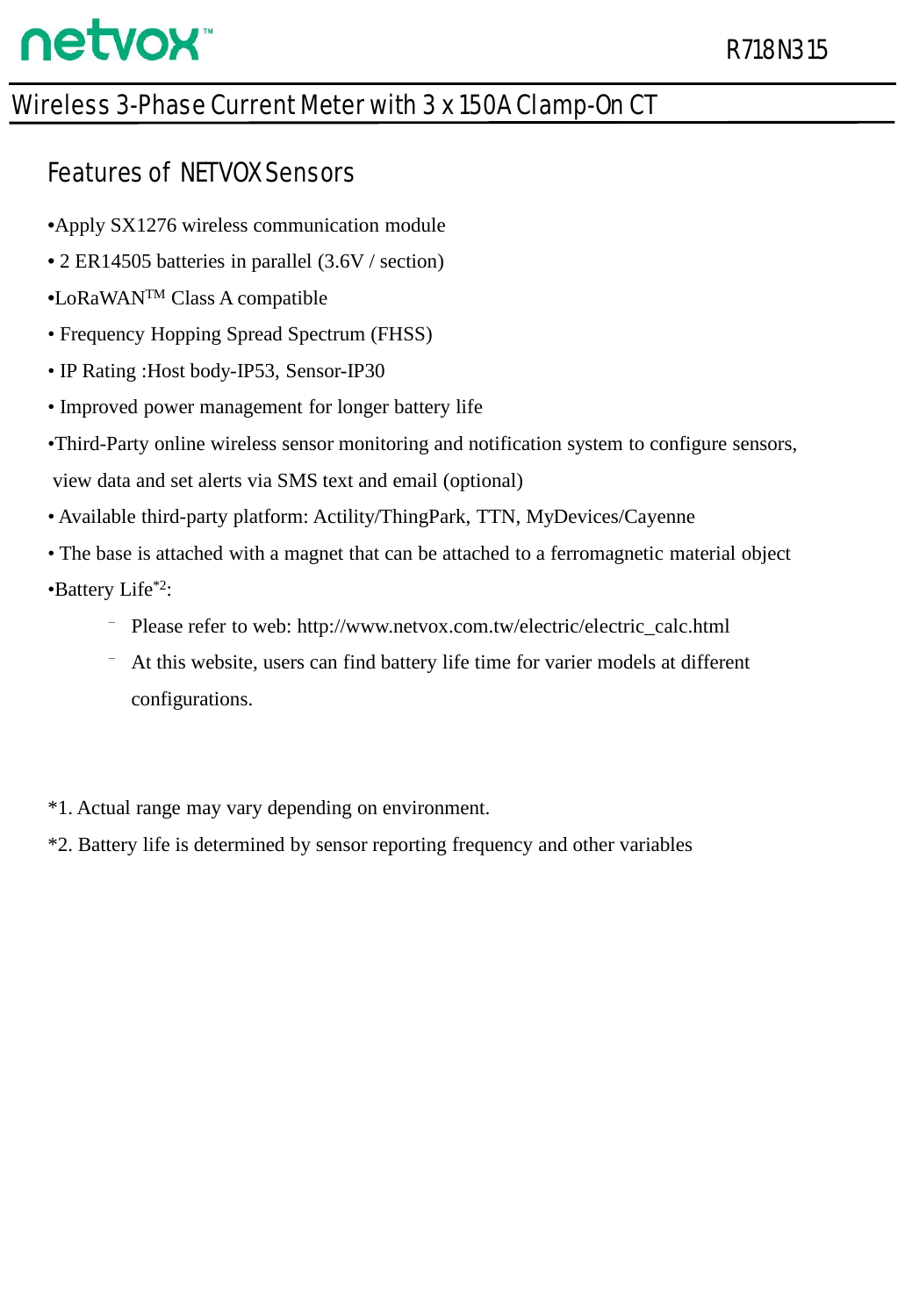### Wireless 3-Phase Current Meter with 3 x 150A Clamp-On CT

#### Electric

| <b>Input Power</b>                  | 2 x 3.6V ER14505 AA batteries                                      |  |  |
|-------------------------------------|--------------------------------------------------------------------|--|--|
| <b>Stand by Current</b>             | 25uA                                                               |  |  |
| Wake up Current                     | 7mA                                                                |  |  |
| Receiving Current (max)             | $11mA$ @ $3.3V$                                                    |  |  |
| Transmitting Current (max)          | 127mA @3.3V                                                        |  |  |
| <b>Battery Measurement Accuracy</b> | ±0.1V                                                              |  |  |
| <b>Current Measurement Accuracy</b> | $\leq$ 1%                                                          |  |  |
| Resolution                          | 1mA                                                                |  |  |
| <b>Current measurement Range</b>    | 1A to 150A<br>(depending on the current transformer configuration) |  |  |

\* Specific electrical characteristics may vary depending on the power supply voltage.

#### **Frequency**

| <b>Frequency Range</b>     | 863MHz-928MHz 470MHz-510MHz                                                                 |  |  |  |  |
|----------------------------|---------------------------------------------------------------------------------------------|--|--|--|--|
| <b>TX Power</b>            | US915 20dbm;<br>AS923<br>$16dbm$ ;                                                          |  |  |  |  |
|                            | AU915 20dbm;                                                                                |  |  |  |  |
|                            | CN470 19.15dbm;                                                                             |  |  |  |  |
|                            | EU868 16dbm;                                                                                |  |  |  |  |
|                            | KR920 14dbm;                                                                                |  |  |  |  |
|                            | IN865<br>$20dbm$ ;                                                                          |  |  |  |  |
| Rx Sensitivity             | -136dBm (LoRa, Spreading Factor=12, Bit Rate=293bps)                                        |  |  |  |  |
|                            | -121dBm (FSK, Frequency deviation=5kHz, Bit Rate=1.2kbps)                                   |  |  |  |  |
| Antenna Type               | Build-in antenna                                                                            |  |  |  |  |
| <b>Communication Range</b> | Up to 10 km, the actual transmission distance depends on the<br>environment.                |  |  |  |  |
| Data Transfer Rate         | $0.3kbps \sim 50kbps$                                                                       |  |  |  |  |
| Modulation                 | LoRa/FSK                                                                                    |  |  |  |  |
| <b>Available Frequency</b> | EU863-870, US902-928, AU915-928, KR920-923, AS923<br>, CN470-510 Configured before shipment |  |  |  |  |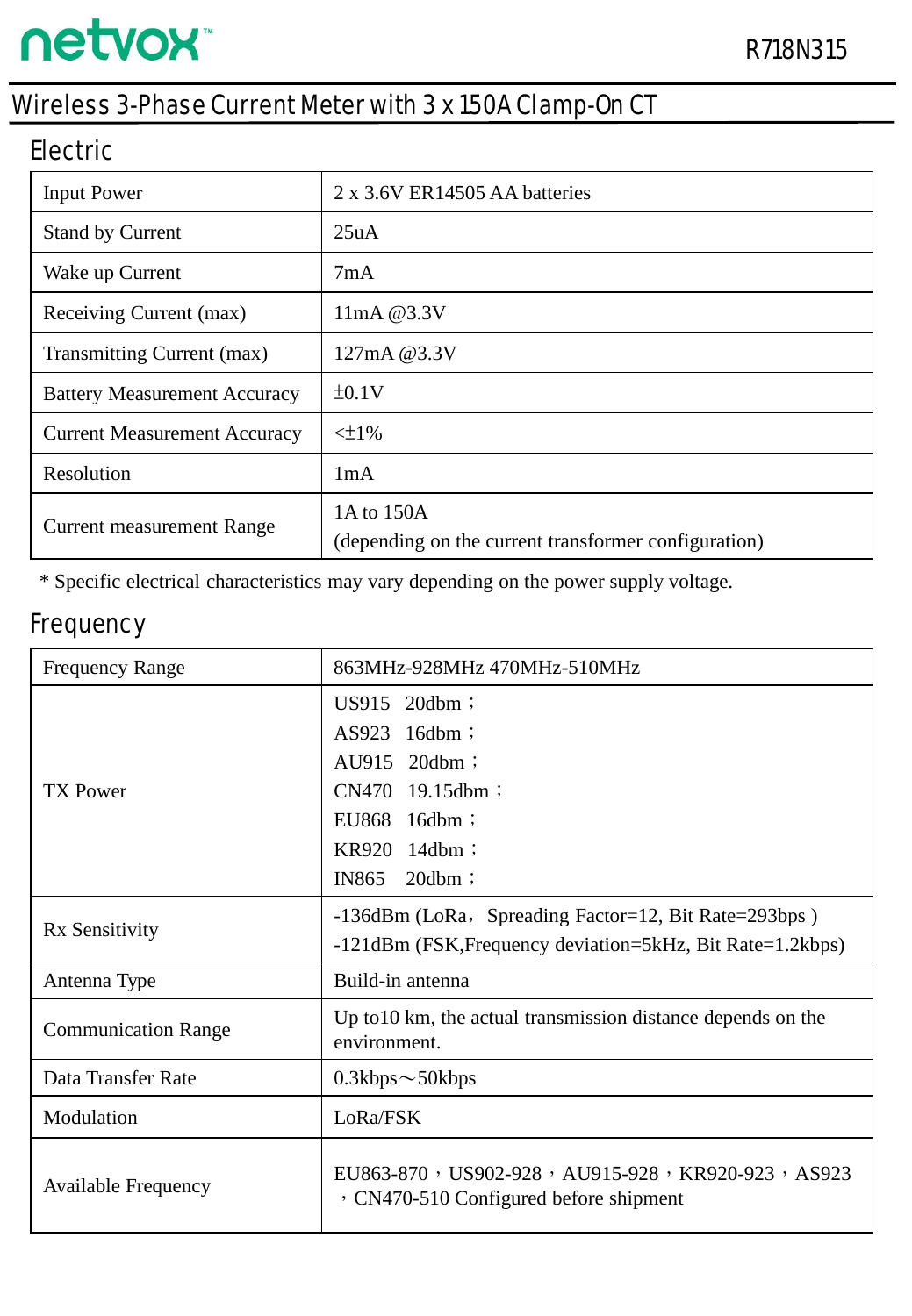# Wireless 3-Phase Current Meter with 3 x 150A Clamp-On CT

### Current Transformer

| <b>Rated Primary Current</b>    | 100A, 50Hz~60Hz                         |
|---------------------------------|-----------------------------------------|
| <b>Rated Secondary Current</b>  | 33.33mA                                 |
| <b>Saturation Current</b>       | >150A                                   |
| Ratio                           | 3000:1                                  |
| <b>Load Resistance</b>          | $10\Omega$                              |
| Accuracy                        | $1\%$ (1A-150A)                         |
| <b>Electrical Strength</b>      | 3000V                                   |
| <b>Housing Material</b>         | Flame Retardant Grade 94-V0 UL Material |
| <b>Environmentally Friendly</b> | In line with ROHS                       |
| <b>Working Temperature</b>      | $-40^{\circ}$ C ~ 85° C                 |

### Physical

| Dimension                            | Main Part: L: 112x W: 88.19 x H: 32mm<br>Sensor Size: H:43.5*L:33*W:28.5mm |  |  |
|--------------------------------------|----------------------------------------------------------------------------|--|--|
| Weight                               | 141g                                                                       |  |  |
| Sensor Weight                        | $70.1*3(g)$                                                                |  |  |
| Sensor Cable Length                  | $900$ mm                                                                   |  |  |
| <b>Environment Temperature Range</b> | $-20\degree C \sim 55\degree C$                                            |  |  |
| <b>Environment Humidity Range</b>    | $\leq 90\%$ RH (No condensation)                                           |  |  |
| <b>Storage Temperature</b>           | $-40^{\circ}$ C $\sim 85^{\circ}$ C                                        |  |  |
| Mounting                             | Screw / Magnet                                                             |  |  |